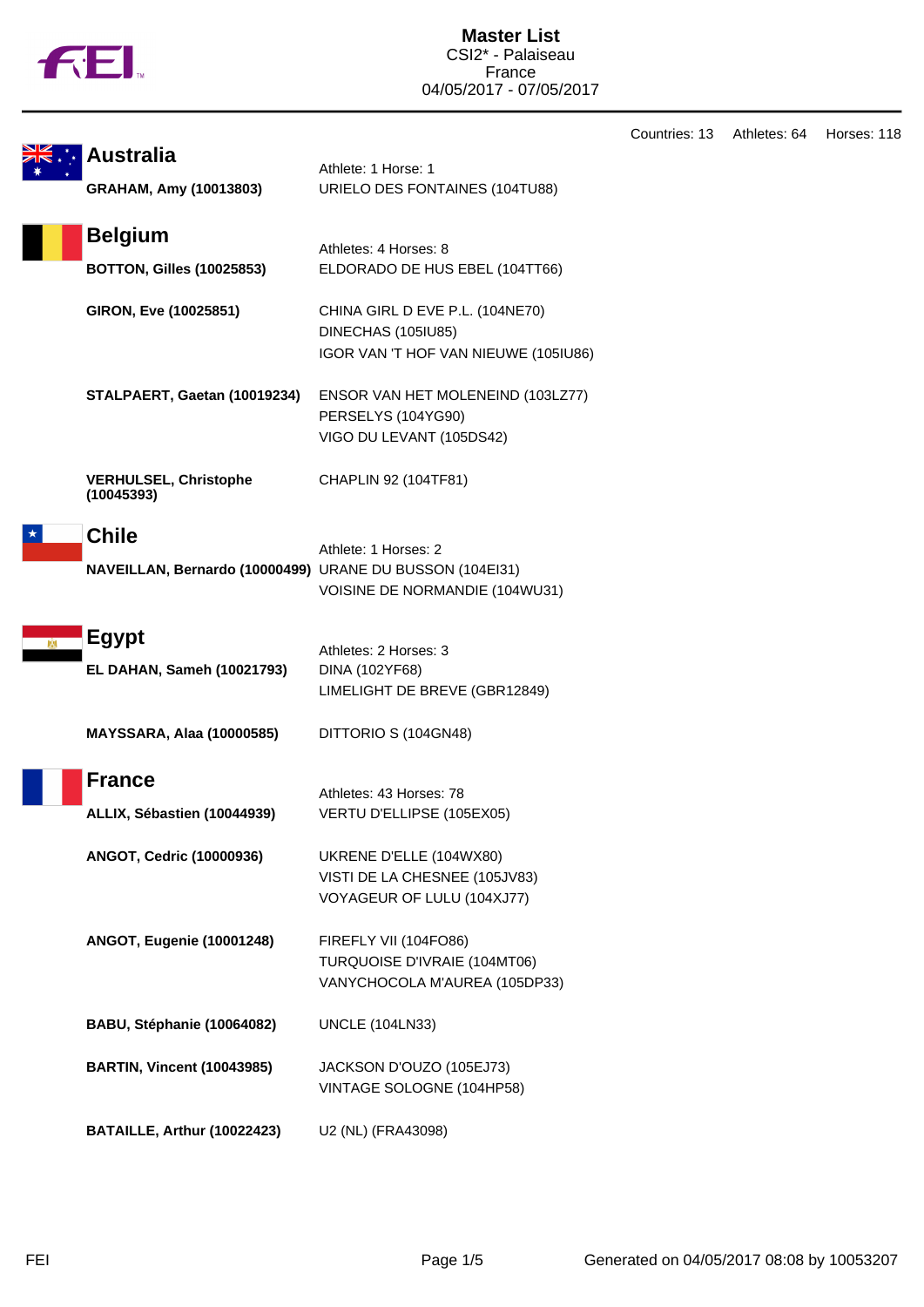

## **Master List** CSI2\* - Palaiseau France 04/05/2017 - 07/05/2017

| <b>BERNAST, Jean Charles</b>                              | ALPHA DE PREUILLY (105LJ65)                                                                       |  |  |  |  |
|-----------------------------------------------------------|---------------------------------------------------------------------------------------------------|--|--|--|--|
| (10009947)                                                | TOP DE TUS (104IB59)<br>VABORIS CHATELIER (104SE43)                                               |  |  |  |  |
| <b>BONNET, Jacques (10001675)</b>                         | VICK MANCIAIS (104WE20)                                                                           |  |  |  |  |
| <b>BOST, Nicolas (10022494)</b>                           | FROMECS LIANDY (104ZL89)<br>VITTORIO DE ST SIMEON (104MS65)                                       |  |  |  |  |
| BOST, Roger Yves (10002670)                               | VINO D'ESPINET (105CP62)                                                                          |  |  |  |  |
| BREANT, Geoffroy (10019207)                               | GRAVINA VD DONKHOEVE (103RG90)                                                                    |  |  |  |  |
| <b>BREUL, Richard (10008353)</b>                          | TAHITI DU LOIR (105AE75)<br>VIVA D'AURE (105GQ37)                                                 |  |  |  |  |
| <b>BRUNET, Camille (10065301)</b>                         | JARKO VAN HET METTENHOF (105KL05)<br>NIFTY DES QUARTS (102VP56)                                   |  |  |  |  |
| <b>CORAL, Edouard (10022627)</b>                          | QUOKIN DU MOULIN VENT (102VK75)<br>RASPOUTINE MALPIC (103XN51)                                    |  |  |  |  |
| COUPERIE, Baptiste (10022640)                             | INDIAN GOLD VAN DE KRUISH (104HC43)<br>SPRINT DU ROUET (103YJ55)                                  |  |  |  |  |
| <b>COURTAT ADJ, Benjamin</b><br>(10013472)                | TROCADERO LE BRIARD (104IW17)                                                                     |  |  |  |  |
| <b>DARBARY, Pierre Louis</b><br>(10086315)                | AMBRE DE LAUNAY (104XO90)<br>VANILLE DE LAUNAY (103XB77)                                          |  |  |  |  |
| DE ROTHSCHILD, Alexandre<br>(10065306)                    | PENDJAB DU ROYET (102XQ06)<br>QUEELETTA (104GU92)                                                 |  |  |  |  |
| <b>DUBOIS, Maxence (10078805)</b>                         | SHAKIRA D'EPIC (103YV22)                                                                          |  |  |  |  |
|                                                           | FRANQUET, Benedicte (10000839) ZERONA (103GG47)                                                   |  |  |  |  |
| GONDAILLER, Elodie (10097004) VADIVILLE DES LYS (104ZS59) |                                                                                                   |  |  |  |  |
| GUILLON, Olivier (10002429)                               | VITOT DU CHATEAU (104QT36)                                                                        |  |  |  |  |
| HUREL, Christophe (10011991)                              | TOO MUCH SINE (104BC17)<br>VISTA DU MESNIL (104WA28)                                              |  |  |  |  |
| <b>JOBIN, Manon (10039520)</b>                            | JE T ADORE VAN T RUYTERSHOF (104FN64)<br>TORTUE DECHAINEE (104WU61)<br>VALEO DES AULNES (104SA44) |  |  |  |  |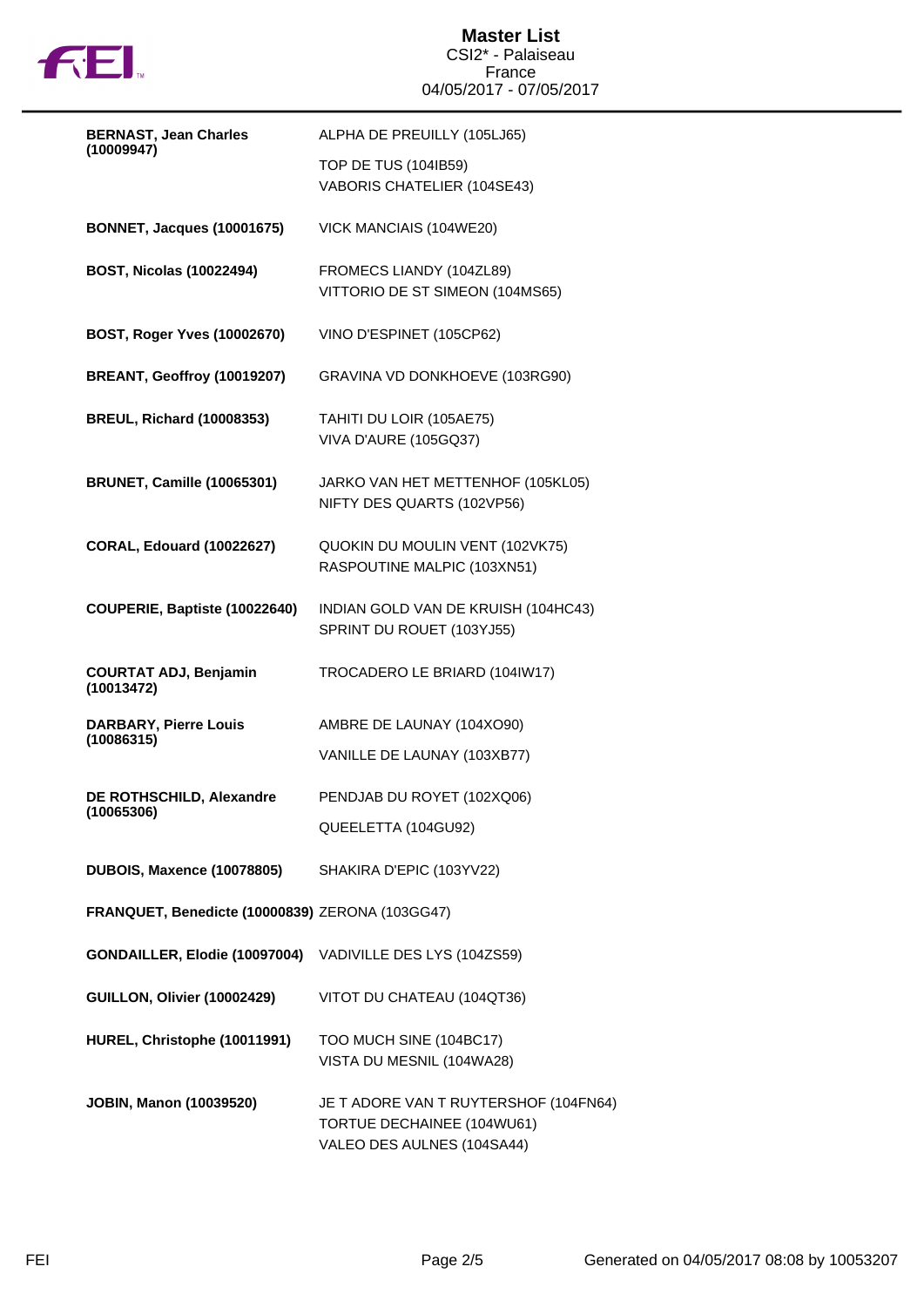

| JONQUERES D'ORIOLA, Alice<br>(10014949)                   | G AND C TROPIGOLD (102SO38)                                                                   |
|-----------------------------------------------------------|-----------------------------------------------------------------------------------------------|
| JONQUERES D'ORIOLA, Guy                                   | QUARTZY DES BAILLONS (104ML41)                                                                |
| (10001522)                                                | VIDOCQ DE LA BY (104SH95)<br>ZALLINA FLOREVAL (104NB48)                                       |
| LAPERTOT, Walter (10003066)                               | CONTINO ST GHYVAN Z (1040007)<br>SECRET SEMILLY (103QD82)<br>SISYGIE DE B'NEVILLE (103XN26)   |
| LE ROY, Jeremy (10008240)                                 | CORICA LES HAUTS (104MA42)<br>ULIGA MAIL (104FX03)                                            |
| <b>MARION, Quentin (10038530)</b>                         | VENDOME D'EMM (104GM43)<br>VERY GOOD DE LA BONN (104GN36)                                     |
| MEURISSE, Aurore (10065572)                               | TASSILLI DE KERGANE (104DV45)                                                                 |
| NICOLAS, Caroline (10000922)                              | INOUI VAN HEISTE (105DF33)<br>UMENKO M'AUREA (105OK67)                                        |
| PAILLOT, Nicolas (10011560)                               | SABINE DES IBIS (104JN01)<br>USA NORMANDE (104TF59)                                           |
| <b>PAILLOUX, Marie (10023190)</b>                         | DJAMI DU CALVAIRE (105EU68)                                                                   |
| PERREAU, Olivier (10006570)                               | JESSI D'HAVERLANDE (104RS04)<br>VENUS DU MIRAL (105BM63)                                      |
| POUGNAUD, Frederic (10067028)                             | QUITUS DE ST FERGEUX (104TT03)                                                                |
| <b>RIDENT, Paul (10002495)</b>                            | VALENTINO MASSUERE (104YU58)                                                                  |
| <b>RIGAUT, Syndie (10017117)</b>                          | IVOR V/H APPELSVOORDEHOF (104GR36)<br>UGOLINO DU CLOS (104JD81)<br>VILKANO DE FETAN (104RO76) |
| RONDOUX, Jean Francois<br>(10009677)                      | AMSTERDAM (103FL51)                                                                           |
|                                                           | <b>OBIYAN (103VY64)</b><br>TULIPE DE LA VIGNE (104EL58)                                       |
| <b>SALMON, Benoit (10059242)</b>                          | VANGELINE DES ROYS (104ML86)                                                                  |
| SCHNOEBELEN, Julie (10030762) VENT VERT DU BOIS (103LL02) |                                                                                               |
| <b>TREHOUST, Alice (10069110)</b>                         | QUIRIA D'ORION (103CX41)<br>VERTIGO DU DESERT (104OQ48)<br>WIMBLEDON DH (102PE54)             |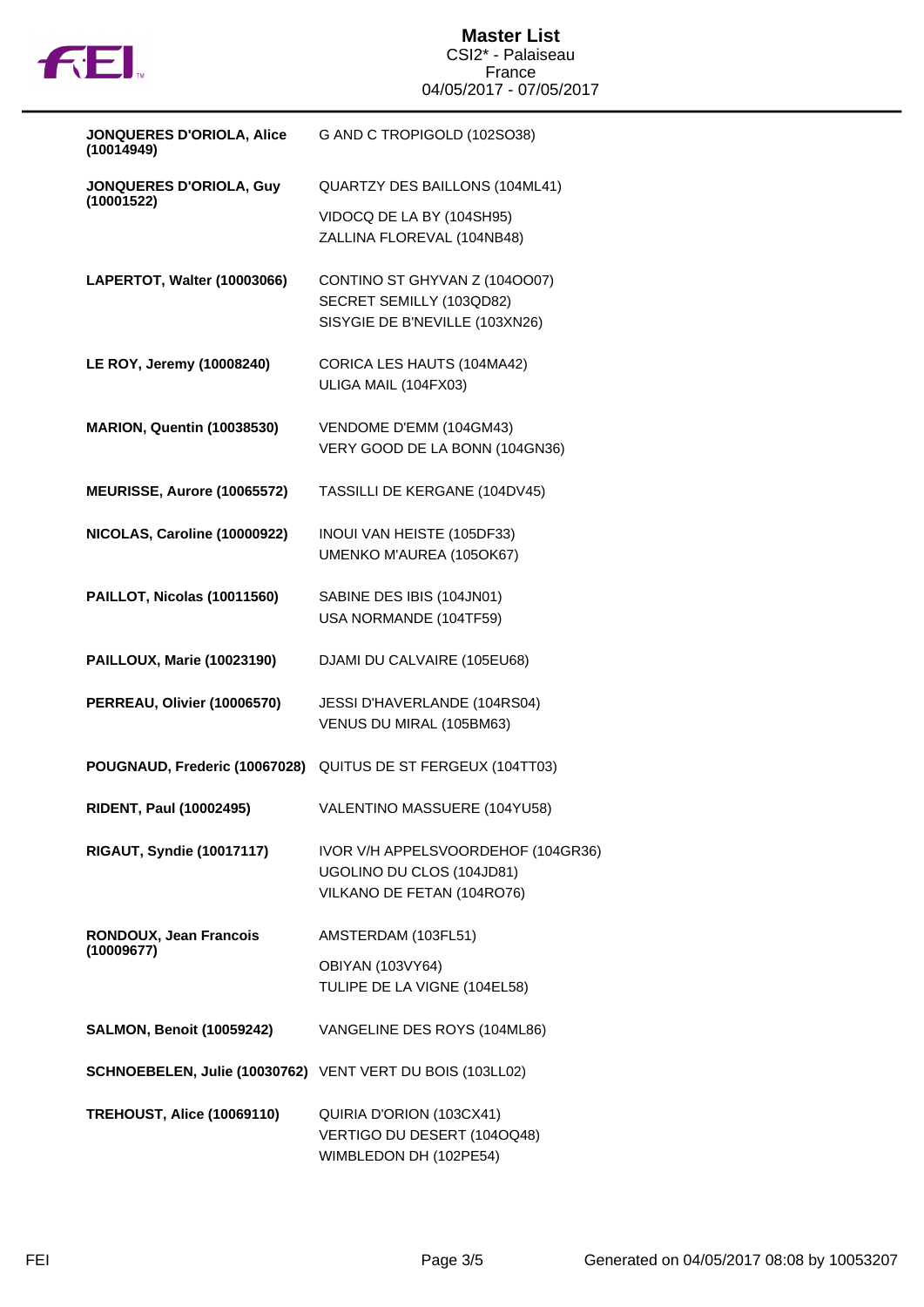| $f$ $\vdash$ $\vdash$                                       | <b>Master List</b><br>CSI2* - Palaiseau<br>France<br>04/05/2017 - 07/05/2017                                                        |
|-------------------------------------------------------------|-------------------------------------------------------------------------------------------------------------------------------------|
| <b>VACHER, Xavier (10018969)</b>                            | CHAPTER ONE (103JL02)<br>GILBERT 82 (103LC48)                                                                                       |
| <b>VAN COLEN, Axel (10061246)</b>                           | SILHOUETTE ISLAND (104QF14)<br>TINKAGIRL DE LA POMME (105NF34)<br>VESTALE DE MAZURE (104SH39)                                       |
| Great Britain<br>ALSTON, Louise (10110146)                  | Athletes: 4 Horses: 7<br>DOUBLET (104SO78)<br>MACK THE KNIFE (104LO18)                                                              |
| <b>MORLEY, Louise (10035167)</b>                            | WKD MOJITO (104EV41)                                                                                                                |
| <b>RIDENT, Alex (10009827)</b>                              | COME BACK (104SH43)<br>UCELLO MASSUERE (104MD70)                                                                                    |
| <b>WHITAKER, Ellen (10006757)</b>                           | <b>EVITA W (104FQ47)</b><br>HERMES VAN DE VROMBAUTSHOEVE (105JI47)                                                                  |
| <b>Ireland</b>                                              | Athlete: 1 Horse: 1<br>SLOAN-ALLEN, Joanne (10024034) AMIGO CASCADA M (104VS52)                                                     |
| Liechtenstein<br><b>HOCHSTADTER, Nicholas</b><br>(10009683) | Athlete: 1 Horses: 2<br><b>ELVIS (BEL42960)</b>                                                                                     |
| <b>Morocco</b><br><b>COLMAN, Samy (10093472)</b>            | TOSCANE D'AIGUILLY (104GH94)<br>Athlete: 1 Horses: 3<br>BALOUCETTA (104YE12)<br>SIMARA ALIA (103WD54)<br>VIVALDI DU CRANN (105GP66) |
| <b>Philippines</b><br>AMOR, Chiara (10095593)               | Athlete: 1 Horse: 1<br>DEVONPORT 2 (104XA71)                                                                                        |
| <b>Spain</b><br>BLANCO, Eduardo (10040589)                  | Athletes: 2 Horses: 5<br>CINCINNATI SCHUTTERSHOF (104CD03)<br>SPARTE PEGUIGNON (104CV92)                                            |
| <b>MARIÑAS SOTO, Antonio</b><br>(10018739)                  | CASH AND GO (102YX38)<br>COCOBANTA (104DW79)<br>DIAMONDLOMA (105HL67)                                                               |
| <b>Switzerland</b>                                          | Athlete: 1 Horses: 2                                                                                                                |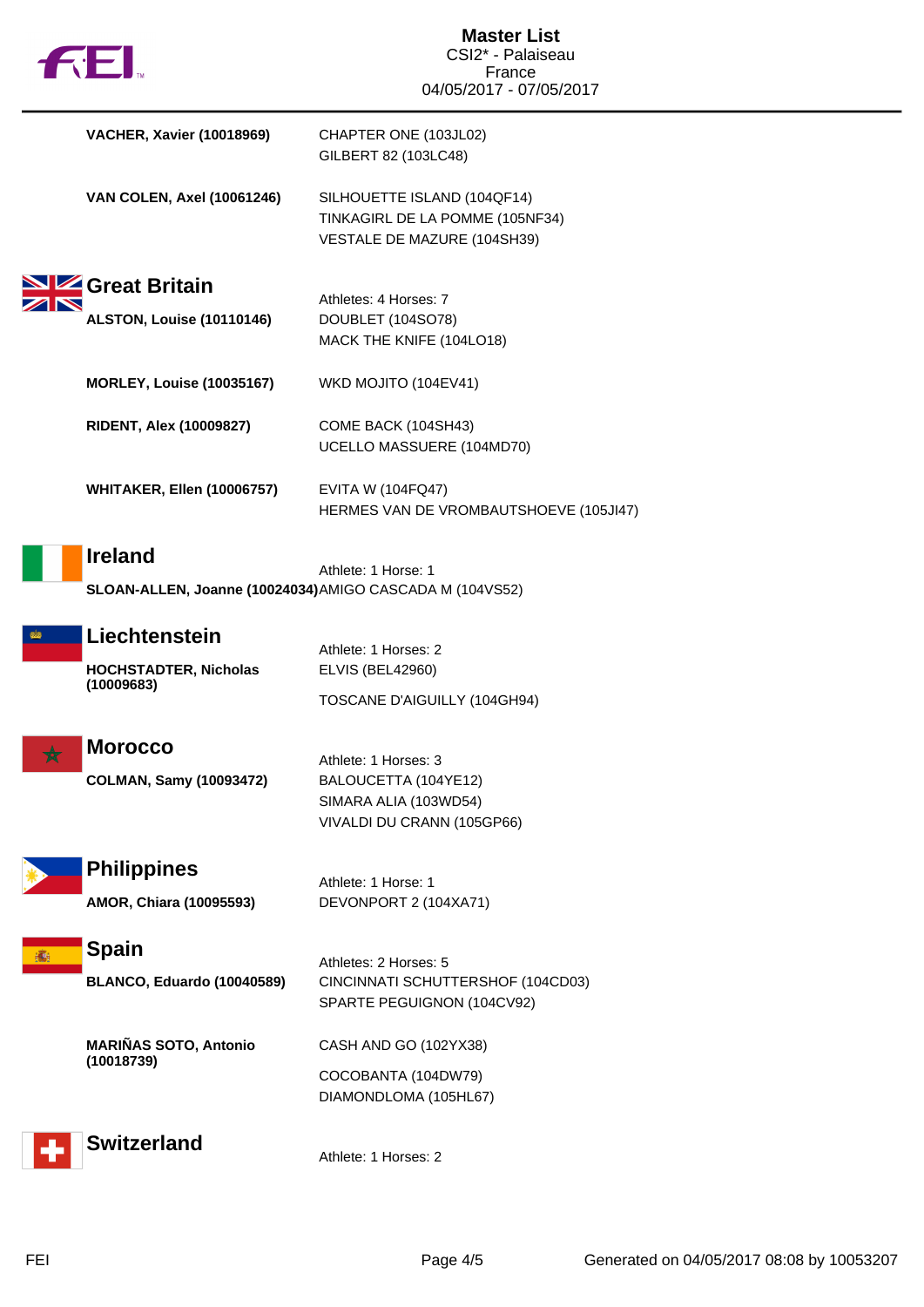|  | ΤM |
|--|----|

**SASE** 

|            | <b>TERRIER, Laura (10036757)</b>  | PHEBUS DU GRASSET (102UR88)<br>USTI DE GROOM (104JO62)       |
|------------|-----------------------------------|--------------------------------------------------------------|
| $x^{x+1}$  | Venezuela                         | Athletes: 2 Horses: 5                                        |
|            | <b>ARROYO, Gustavo (10001520)</b> | G AND C KAY LS (103ZH03)                                     |
|            |                                   | UGO D'AURE (104UG23)                                         |
|            | <b>GODOY DE CALVO, Carolina</b>   | ROI DU MESNIL (102VB21)                                      |
| (10000918) |                                   | ROXELANE DE L'ILATTE (103NG38)<br>UPPER DU PLESSIS (103UD02) |
|            |                                   |                                                              |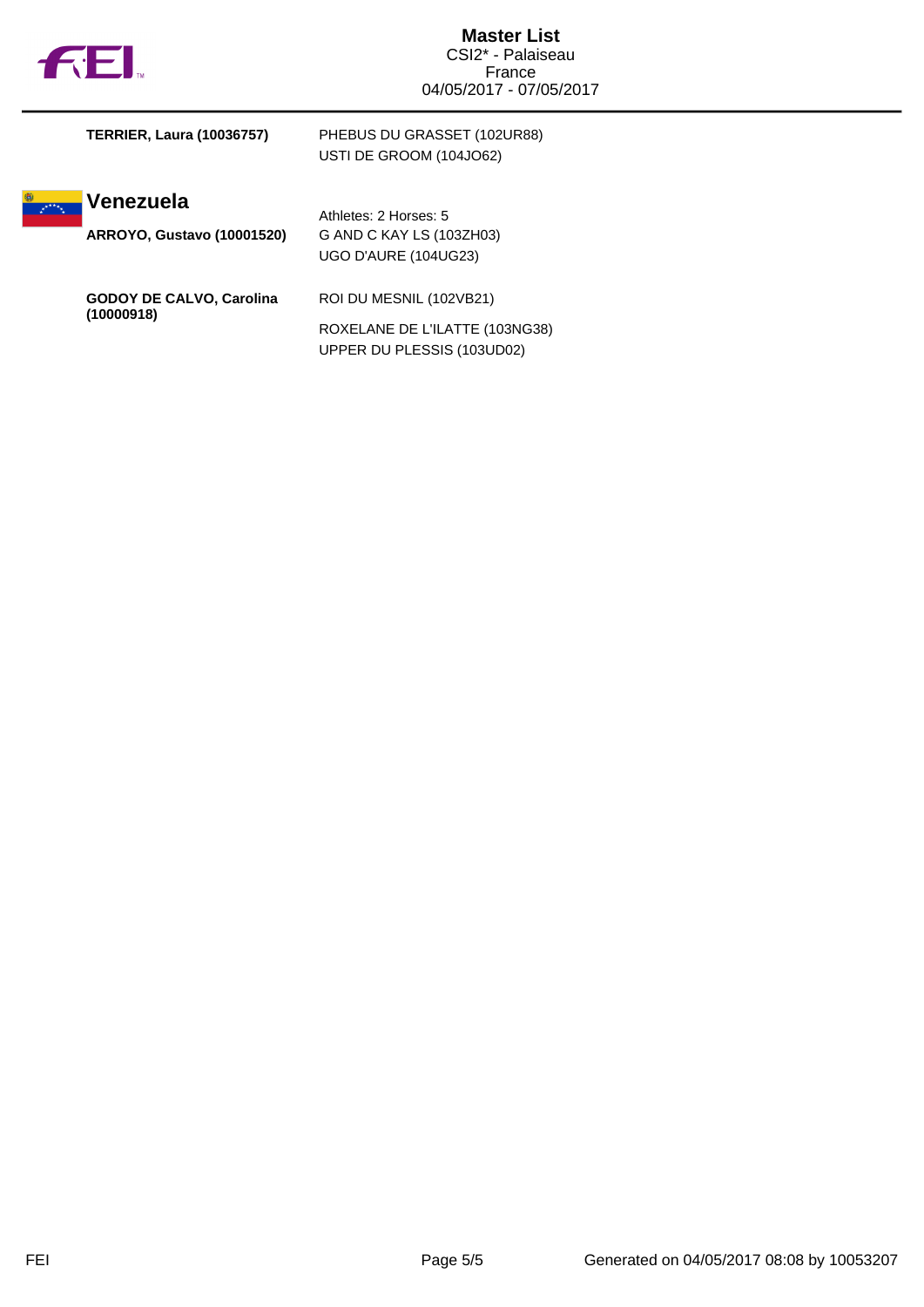

Countries: 7 Athletes: 68 Horses: 85

| <b>Belgium</b>                                            | Athletes: 5 Horses: 6                                  |
|-----------------------------------------------------------|--------------------------------------------------------|
| <b>BOTTON, Gilles (10025853)</b>                          | KALIEF DE BRINCO (105EN96)                             |
| GIRON, Eve (10025851)                                     | BABAORUM DE VILLEE (104NE31)                           |
| <b>MAGHE, Robert (10152120)</b>                           | SPID DU QUESNOY (104CK27)                              |
| STALPAERT, Gaetan (10019234)                              | <b>URLU (104HW54)</b>                                  |
| <b>VERHULSEL, Christophe</b><br>(10045393)                | EDWINA DE MONT-GARNI (105GM20)                         |
|                                                           | FRINGANT DU CALVAIRE (105JC26)                         |
| <b>France</b>                                             | Athletes: 57 Horses: 70                                |
| ALAVOINE, Camille (10067347)                              | ACOCENTO S (103TJ57)                                   |
| <b>ALLIER, Paul (10138501)</b>                            | TURBO DE LA CROIX (105DM54)                            |
| BASSELIER, Sophie (10069729)                              | AURIGINAL S (103OL44)                                  |
|                                                           | SALUT D'ANANDA (103WD04)                               |
| BATILLAT, Audrey (10022424)                               | BALKAN DU VILLON (105MV31)                             |
| <b>BERNAST, Jean Charles</b><br>(10009947)                | AROBASE DE RIVERLAND (105AG84)                         |
| <b>BESNIER, Hugo (10116282)</b>                           | TENOR DU STREMBERG (104RQ14)                           |
| <b>BIMBENET, Arnaud (10138886)</b>                        | VANILLE IDEALE (105DZ06)                               |
| <b>BOCTI, Yasmina (10118086)</b>                          | ACANTHUS B (103II64)<br>JADE VAN 'T ARKELHOF (104SD58) |
| BONNEL, Anne Sophie (10097431) SACRE COEUR D'AS (103ZF27) |                                                        |
| BRICOUT, Corinne (10045791)                               | VACONIA VH SCHAARBROEK (104NI52)                       |
| <b>BRUNET, Adenais (10135272)</b>                         | VOLAGE DU RICHEMONT (105BW10)                          |
| <b>CHAGNAT, Chloe (10078822)</b>                          | VIVOUX DODVILLE (105EG33)                              |
| CHARUEL, Sophie (10079823)                                | THEA DE LUSSE (104TN79)                                |
| CHOURAQUI, Olivier (10085214)                             | <b>TENGRI (104NQ79)</b>                                |
| <b>CLERET, Karine (10139726)</b>                          | FELIZ DJ (103OY35)                                     |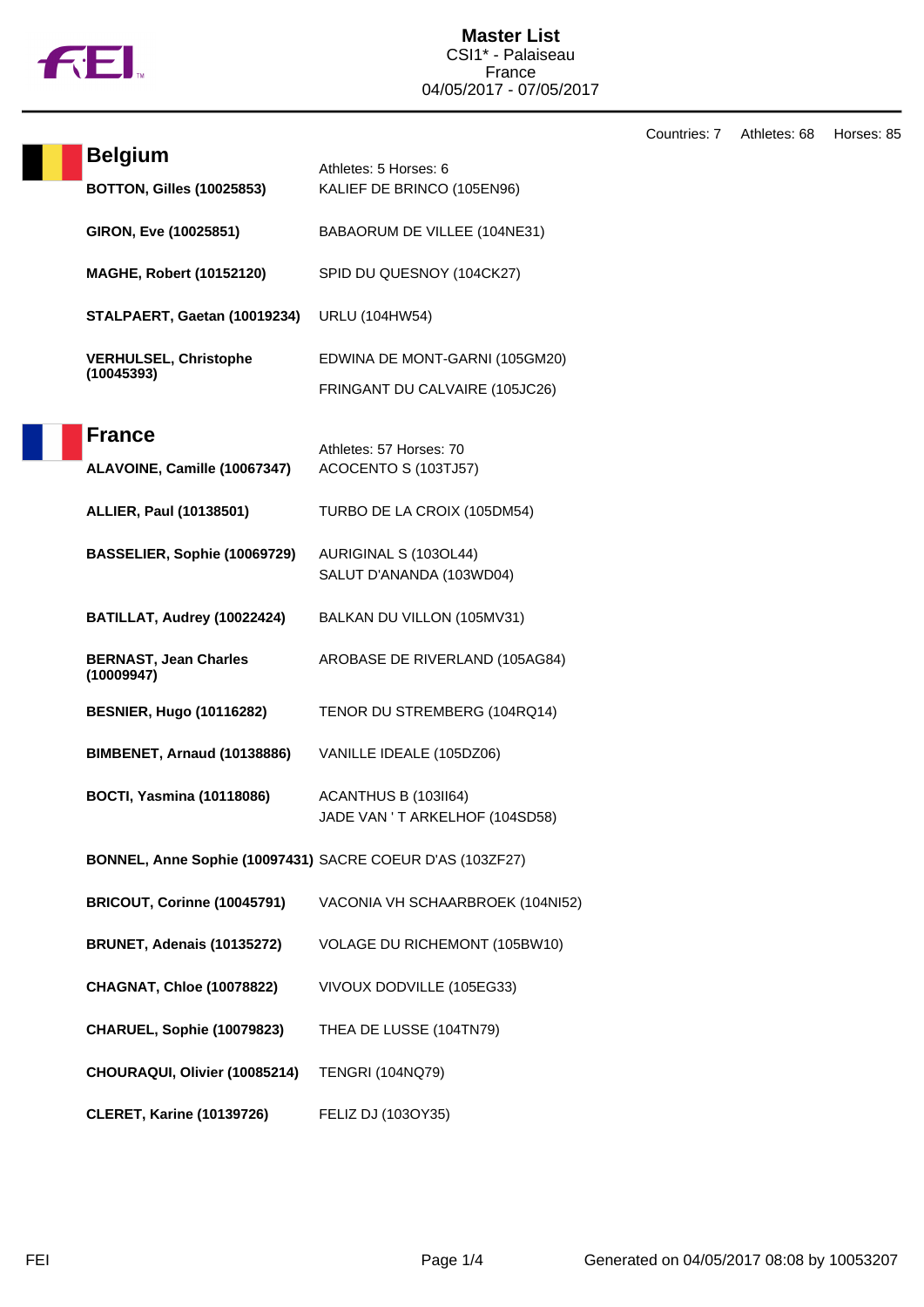

| COUDERC, Olivier (10051966)                       | AURIS D'ESPOIR (105OK98)<br>PARADIS FONTAINE (102XD36)          |
|---------------------------------------------------|-----------------------------------------------------------------|
| <b>COURTAT ADJ, Benjamin</b><br>(10013472)        | UTRILLO DE LA VIE MILI (104SA23)                                |
| <b>CUNY, Charlotte (10059232)</b>                 | <b>VENIZ (104QF75)</b>                                          |
| <b>CUNY, Constance (10078739)</b>                 | START UP ROSSIGNOL (103QP43)                                    |
| <b>DARBARY, Pierre Louis</b><br>(10086315)        | MONDEX TAME (FRA43889)                                          |
| DE ROTHSCHILD, Olivia<br>(10066547)               | TELDAME DE LA NUTRIA (104DE14)                                  |
|                                                   | TOSCANE DE KERARROUAN (104JM90)                                 |
| DELAVEAU, Camille (10038464)                      | ULRICH DU BOSCQ (104HC47)                                       |
| <b>DOLLEANS, Anne France</b><br>(10074057)        | FIRST CAROSSO (105BB05)                                         |
|                                                   | THELIE D'BONNEVILLE (103YP24)                                   |
| DUSSAULT, Stephanie (10069624) CONRAD K (105IJ29) |                                                                 |
|                                                   | JOLYDOR DE MUZE (105CF68)                                       |
| FRANQUET, Benedicte (10000839) PORTLAND (1050017) |                                                                 |
| <b>FRUCHON, Fanny (10077518)</b>                  | VAILLANT DE L'EPINE (104TP47)                                   |
|                                                   | GILBERT, Anne Claire (10039920) VIOLETA DE TOURTOULOU (105BE26) |
| GILLES, Manon (10135648)                          | BARNUM DE TALMA (105NS99)                                       |
|                                                   | GEPETTO VAN HET SPEIENHOF (104JW17)                             |
| <b>GOURGEON MDL, Sebastien</b><br>(10131576)      | PASTIS CHANIERE 'MILI' (104YQ26)                                |
| HOUDARD, Celine (10022934)                        | TRIPOLI DU HAMEL (104PI69)                                      |
| <b>HUARD, Laure (10103694)</b>                    | TOSCANE DE RHODES (104FB98)                                     |
| HUREL, Christophe (10011991)                      | ROXANE DU CLOS (104TZ89)                                        |
| IDIART, Jon (10022941)                            | QUARTZ DU LANDEY (102VE16)                                      |
| <b>JOBIN, Manon (10039520)</b>                    | GEORG VAN DE WINDEWEG (105MC14)                                 |
| <b>JUE, Cyndie (10080887)</b>                     | CHAMPION (104QB56)<br>TINTIN DES BICHES (104JI53)               |

**LAFERRERIE, Faustine (10092051)** VINTAGE D'AUTHUIT (104UW51)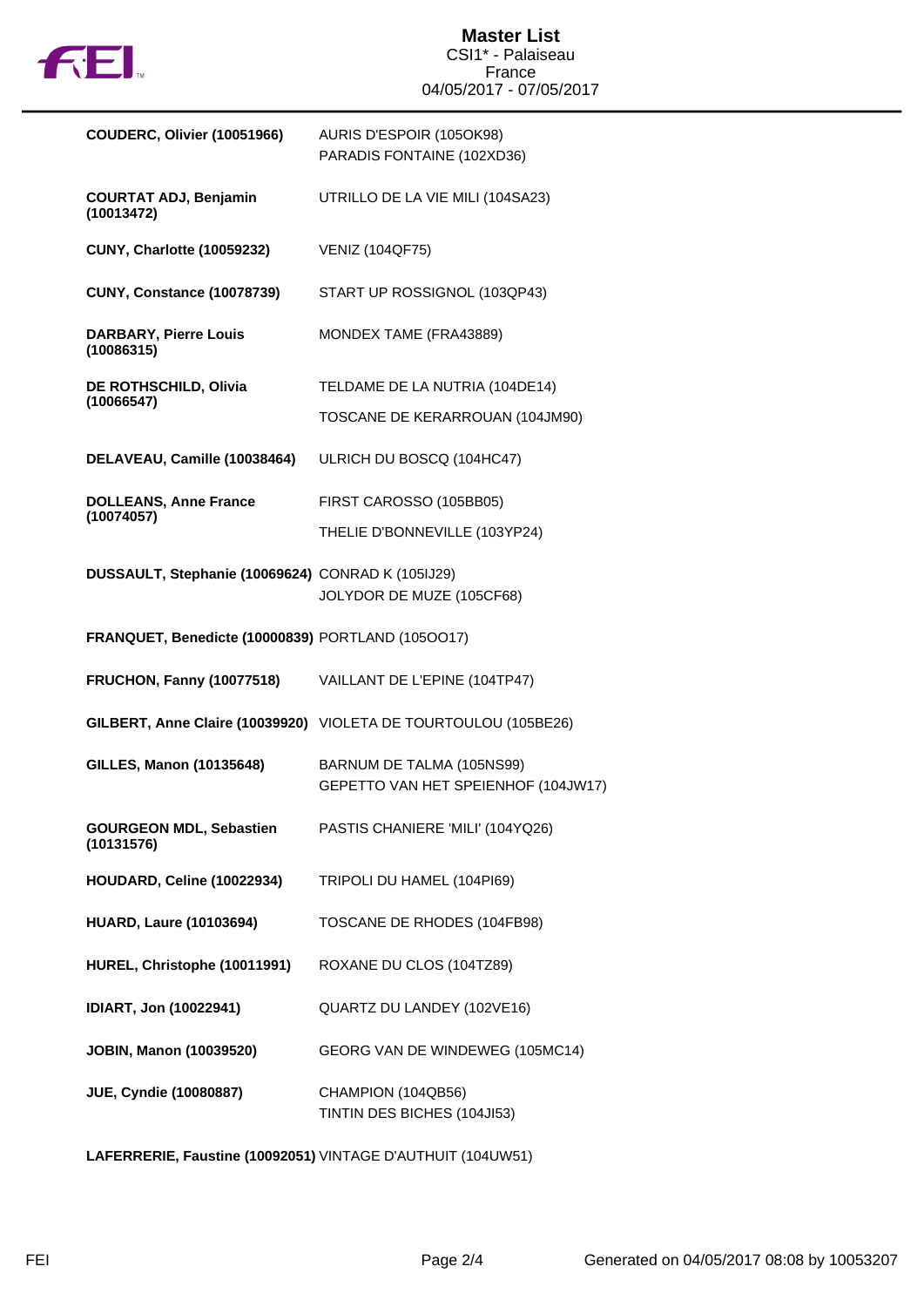

## **Master List** CSI1\* - Palaiseau France 04/05/2017 - 07/05/2017

| LAHOUD, Marwan (10043718)                         | POMPON ROUGE (104LR98)<br>TWISTER DOTY (104MN35)               |
|---------------------------------------------------|----------------------------------------------------------------|
| LAPERTOT, Walter (10003066)                       | ULPIEN DE B'NEVILLE (104KU01)                                  |
| LE BLOND, Alienor (10068960)                      | POUDRE DE LUPPY (102YG69)                                      |
| LE ROY, Jeremy (10008240)                         | USIJA DES BLES (104PR10)                                       |
| LEBOEUF, Amandine (10151917)                      | LOVELY ARION Z (105PR09)<br>VALANGA (105PR06)                  |
| <b>MARIE, Gaelle (10060221)</b>                   | QUINCY JAZZ FOLIE (104DD53)<br>ULTRA Z (103IZ12)               |
| MONTRE, Christophe (10067124)                     | ULTRAMONDAINE TREIZE (104QO29)                                 |
| NICOLAS, Caroline (10000922)                      | ARLEQUIN DE BENY (105GG15)                                     |
| PAILLOT, Nicolas (10011560)                       | TOO LONG WINDSOR Z (105QG34)                                   |
| <b>PICARD, Garance (10112136)</b>                 | DAIQUIRIE DE VILLEE (105DV53)<br>TINE DES BRIMBELLES (104ES57) |
| <b>RIGAUT, Syndie (10017117)</b>                  | VASCO DE TALMA (105BH01)                                       |
| <b>ROLLAND, Chloe (10118326)</b>                  | ROSSINI DE BEUSEYER (104TO49)                                  |
| SACCHETTINI, Carlotta (10118437) BRONCO (104TR42) |                                                                |
| <b>SALMON, Benoit (10059242)</b>                  | VONDROZO (105GF54)                                             |
| <b>SANHET, Patrick (10019209)</b>                 | UNALIBERTY (104WF97)                                           |
| SCHIRCK, Clemence (10109664)                      | CIMMARON VH BASTIJNHOF (102QD24)                               |
| SEJOURNE, Quentin (10105612)                      | VICK DE COURCEL (105DY27)                                      |
| <b>TARLE, Laurie (10074063)</b>                   | VARENGERE DE GRANDRY (105FF01)<br>VENT DU LARGE (105AY89)      |
| VANNIER, Benedicte (10058943)                     | REBECCA DE LA DEME (103YA28)                                   |
| <b>VONNE, Louise (10142551)</b>                   | SELL TA DE GRAFFAN (103PJ45)                                   |
| <b>WEBER, Florent (10077031)</b>                  | VICOMTE D'ARMANVILLE (105PO92)                                 |
| <b>Great Britain</b>                              |                                                                |

Athletes: 2 Horses: 4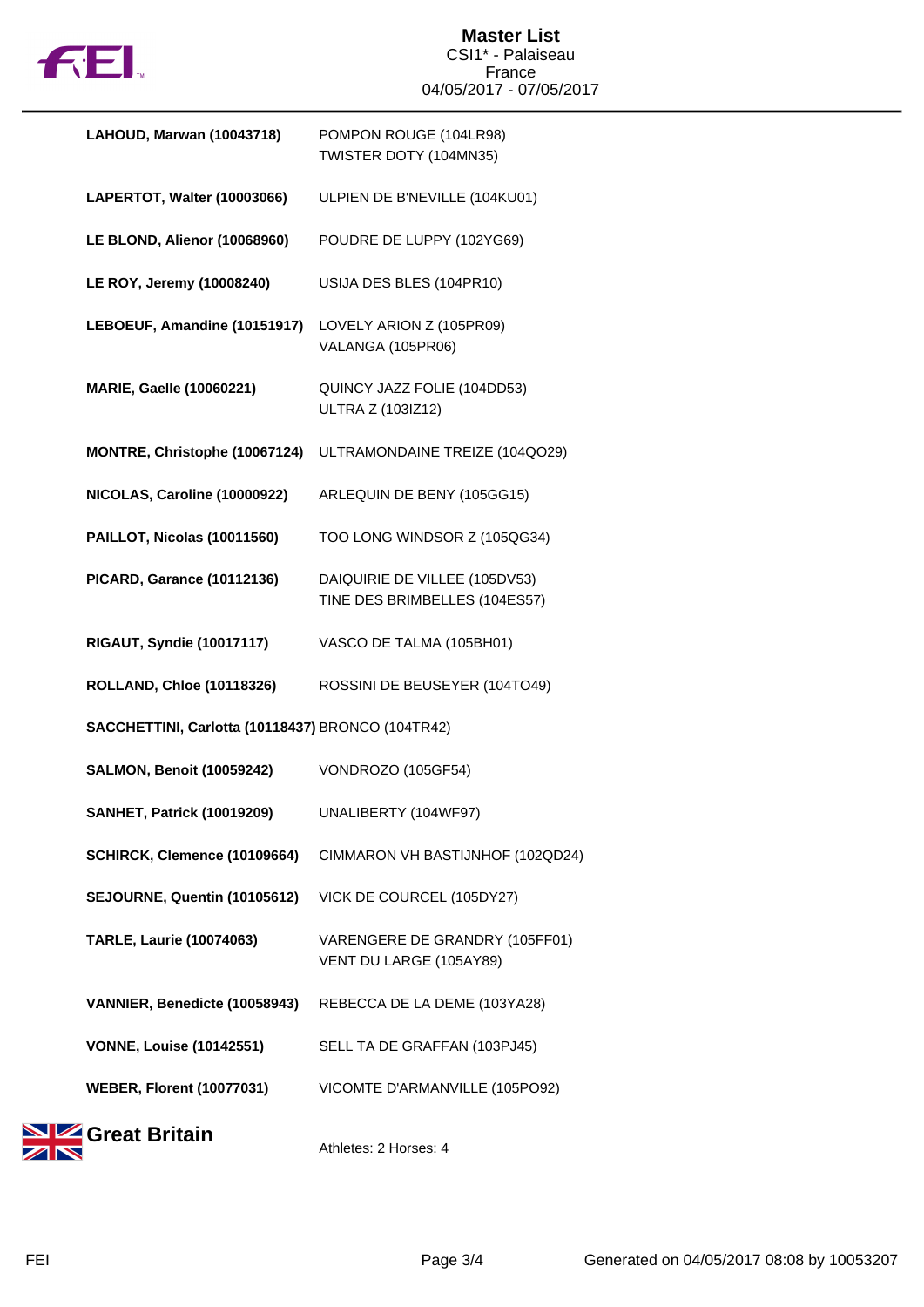| <b>132.</b>                                                 | <b>Master List</b><br>CSI1* - Palaiseau<br>France<br>04/05/2017 - 07/05/2017    |
|-------------------------------------------------------------|---------------------------------------------------------------------------------|
| <b>MORLEY, Louise (10035167)</b>                            | LANGGELEDEN (105NC45)<br>LYON VAN DE PLATAAN (105NC46)<br>MARCOLAS G (GBR40603) |
| <b>SMET, Charlotte (10063586)</b>                           | <b>TAMURO (102TR97)</b>                                                         |
| Liechtenstein<br><b>HOCHSTADTER, Jennifer</b><br>(10137083) | Athlete: 1 Horses: 2<br>SUNSET BOULEVARD (104FA79)<br>THOR DE TALMA (104BV65)   |
| <b>Philippines</b><br>AMOR, Chiara (10095593)               | Athlete: 1 Horse: 1<br>NAHAR Z (105IU28)                                        |



÷

**MARIÑAS SOTO, Antonio (10018739)**

## **Switzerland**

**TERRIER, Laura (10036757)** VERDI D D H (102RF69)

Athlete: 1 Horse: 1

Athlete: 1 Horse: 1

MIRYEL (105MC27)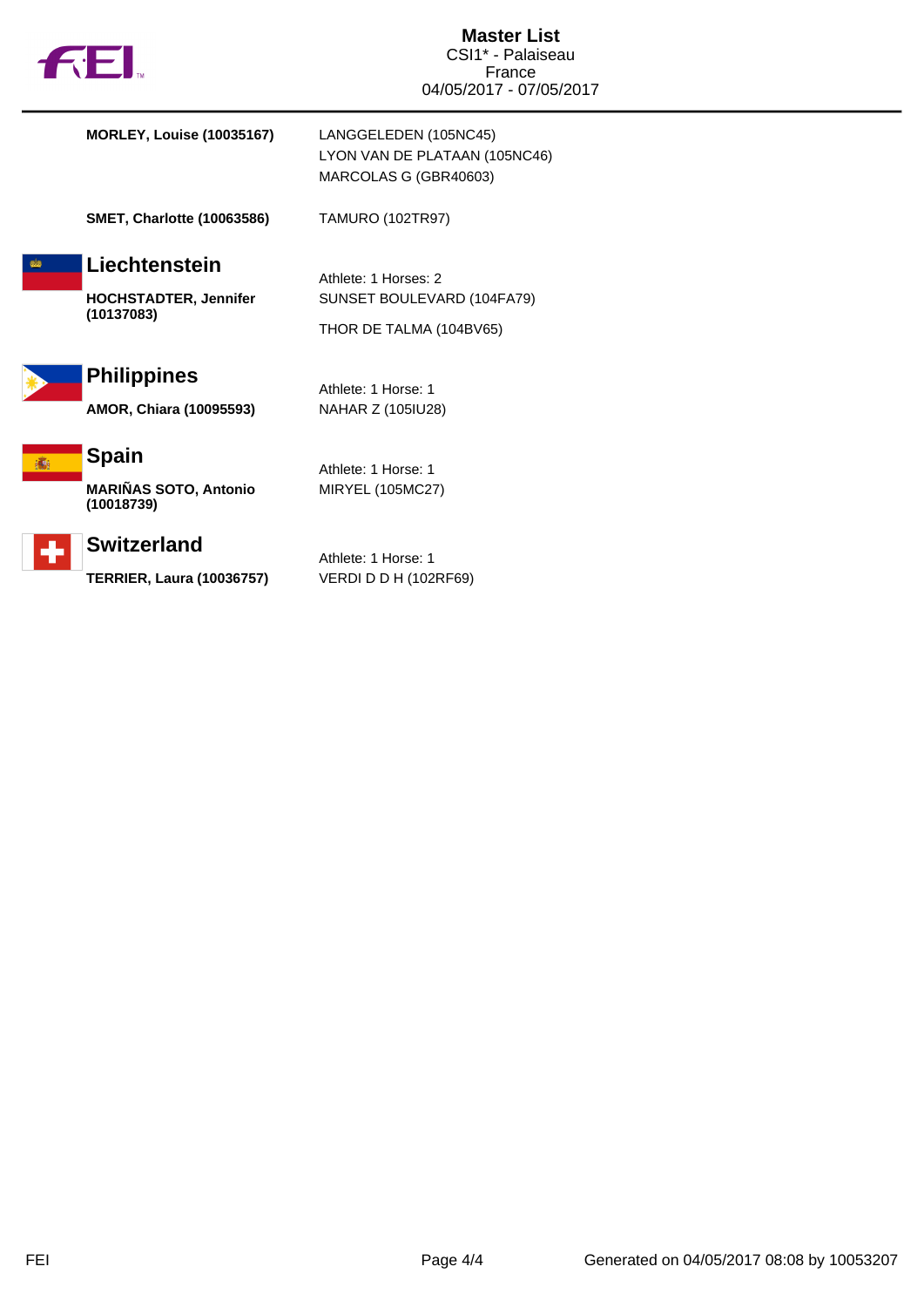

**Master List** CSIYH1\* - Palaiseau France 04/05/2017 - 07/05/2017

|   |                                                    |                                                                | Countries: 5 | Athletes: 20 | Horses: 26 |
|---|----------------------------------------------------|----------------------------------------------------------------|--------------|--------------|------------|
|   | <b>Australia</b><br>GRAHAM, Amy (10013803)         | Athlete: 1 Horse: 1<br>USTINOV DE BREKKA Z (105AD03)           |              |              |            |
|   | <b>Belgium</b><br><b>BOTTON, Gilles (10025853)</b> | Athletes: 2 Horses: 2<br>ANIBALE DE HUS (104XW43)              |              |              |            |
|   | STALPAERT, Gaetan (10019234)                       | DON DARCO DE BORNIVAL Z (105HM19)                              |              |              |            |
|   | <b>France</b><br>ALLIX, Sébastien (10044939)       | Athletes: 14 Horses: 19<br>KELSY VD BISSCHOP (105NT05)         |              |              |            |
|   | ANGOT, Cedric (10000936)                           | AU GRAND GALOP (105MZ47)                                       |              |              |            |
|   | <b>ANGOT, Eugenie (10001248)</b>                   | AMOUR D'EOLE (105MN10)                                         |              |              |            |
|   | BATILLAT, Audrey (10022424)                        | ABYSSE DES ETISSES (105MV32)                                   |              |              |            |
|   | <b>BERNAST, Jean Charles</b><br>(10009947)         | AVRIL DE RIVERLAND (105DS45)<br>ET MOI DU PONT LETOT (105LJ64) |              |              |            |
|   | <b>BOST, Nicolas (10022494)</b>                    | APOLLON DE L'ISLE (105JM85)                                    |              |              |            |
|   | BREANT, Geoffroy (10019207)                        | AXOR MOUCHE (105JF11)                                          |              |              |            |
|   | COUPERIE, Baptiste (10022640)                      | ALINEA (105DI81)                                               |              |              |            |
|   | LAPERTOT, Walter (10003066)                        | ALME DU TEMPLE (105DS33)<br>ECCENTRIEK VAN TL (105CL90)        |              |              |            |
|   | LE ROY, Jeremy (10008240)                          | ALDO DU FIGUIER (105KL04)<br>FAME DE HUS Z (105IT42)           |              |              |            |
|   | <b>MARION, Quentin (10038530)</b>                  | CHANEL DE LA CLAYE (104XC71)                                   |              |              |            |
|   | PERREAU, Olivier (10006570)                        | AVENIR D'AIGUILLY (105FE08)<br>EH BIEN VAN T & L (105IJ32)     |              |              |            |
|   | RONDOUX, Jean Francois<br>(10009677)               | AQUARELLE DE KERGANE (105CI86)                                 |              |              |            |
|   | <b>VAN COLEN, Axel (10061246)</b>                  | ARAMIS DE B'NEVILLE (105IO07)<br>KWAZIE VG (105BE08)           |              |              |            |
| ★ | <b>Morocco</b>                                     | Athlete: 1 Horse: 1                                            |              |              |            |

**COLMAN, Samy (10093472)** QOPILOT BATILLY Z (105JE22)